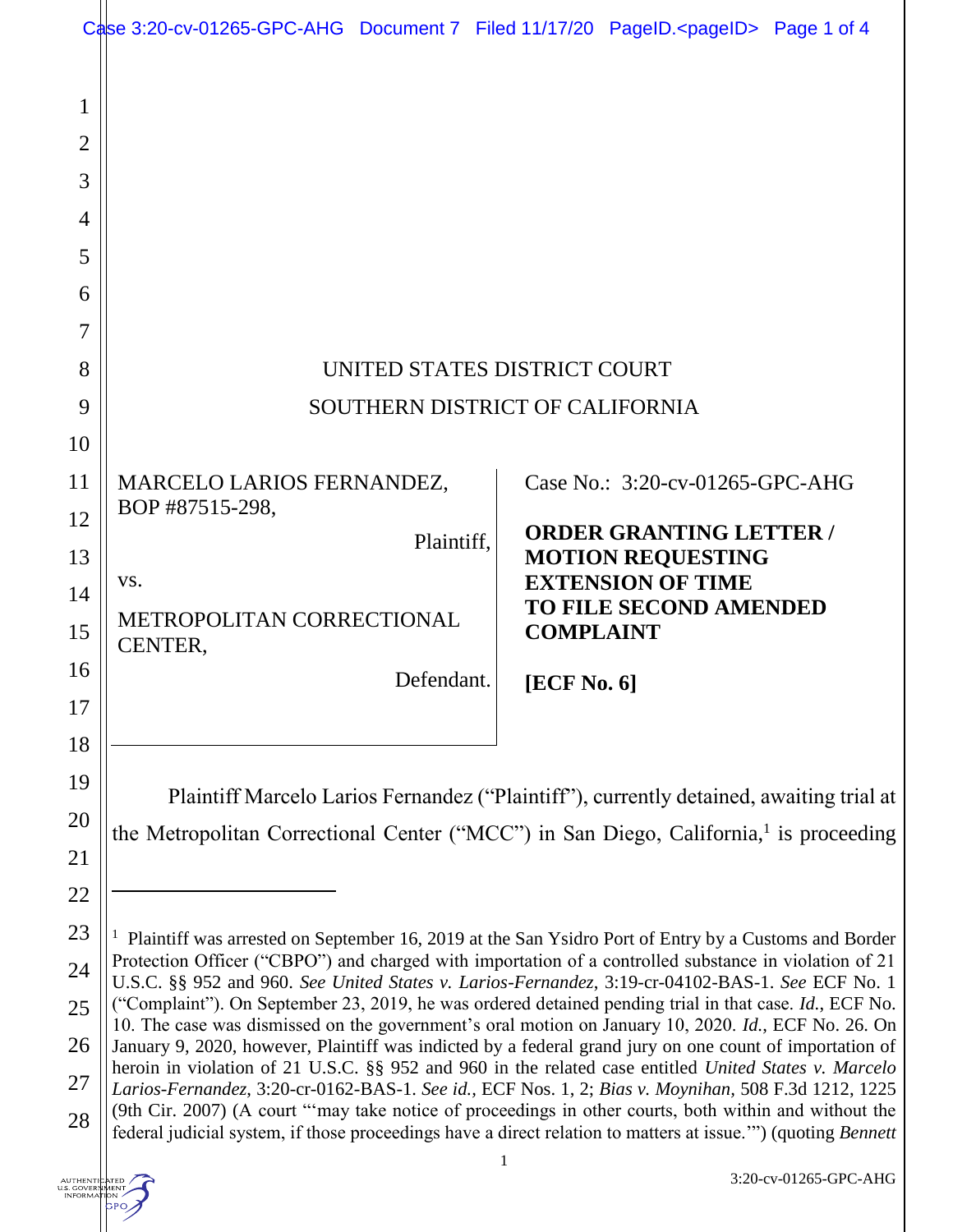1 2 pro se and in forma pauperis ("IFP") in this civil action pursuant to *Bivens v. Six Unknown Named Agents of the Federal Bureau of Narcotics*, 403 U.S. 388 (1971).

3

4

5

6

7

8

9

10

11

12

13

14

15

16

17

18

19

20

21

22

23

24

 $\overline{a}$ 

25

26

27

# **I. Procedural History**

In both his original and Amended Complaints, Plaintiff sought \$840,000 in general and punitive damages against the Metropolitan Correctional Center ("MCC") based on claims that unidentified correctional officers or "C/Os" there "abused their power" and inflicted "cruel and unusual punishment" upon him while he was "going to court" on October 14 or 15, 2019. *See* Compl., ECF No. 1 at 2‒3, 5; Amend. Compl., ECF No. 3 at  $1 - 3, 7.$ 

On September 14, 2020, the Court granted Plaintiff's Motion to Proceed IFP, but dismissed his Amended Complaint sua sponte for failing to state a claim pursuant to 28 U.S.C. § 1915(e)(2) and § 1915A(b). *See* ECF No. 4. The Court granted Plaintiff forty-five days leave in which to file a Second Amended Complaint that corrected his pleading's deficiencies, but cautioned that should Plaintiff fail to amend in compliance with its Order, his case would be dismissed. *Id*. at 6–10. On November 12, 2020, two weeks after the time to amend expired, but before the Court entered a final dismissal and clerk's judgment, Plaintiff submitted a letter requesting an extension of time in which to amend. *See* ECF No. 6 at 1.

# **II. Letter/Motion for Extension of Time**

While Plaintiff's request for an extension of time is not timely, it was submitted within two weeks of the Court's deadline, he remains incarcerated, and is proceeding without counsel.<sup>2</sup> *See Balistreri v. Pacifica Police Dep't*, 901 F.2d 696, 699 (9th Cir. 1990) (court has a "duty to ensure that pro se litigants do not lose their right to a hearing on the

*v. Medtronic, Inc.*, 285 F.3d 801, 803 n.2 (9th Cir. 2002)). A Motion Hearing/Trial Setting hearing is date currently set for 12/9/2020 10:30 AM in Courtroom 4B before Judge Cynthia Bashant. *See United States v. Marcelo Larios-Fernandez,* 3:20-cr-0162-BAS-1 (ECF No. 34).

<sup>28</sup> 2 Plaintiff *is* represented by Leila Morgan of Federal Defenders of San Diego, Inc. in *United States v. Marcelo Larios-Fernandez*, 3:20-cr-0162-BAS-1.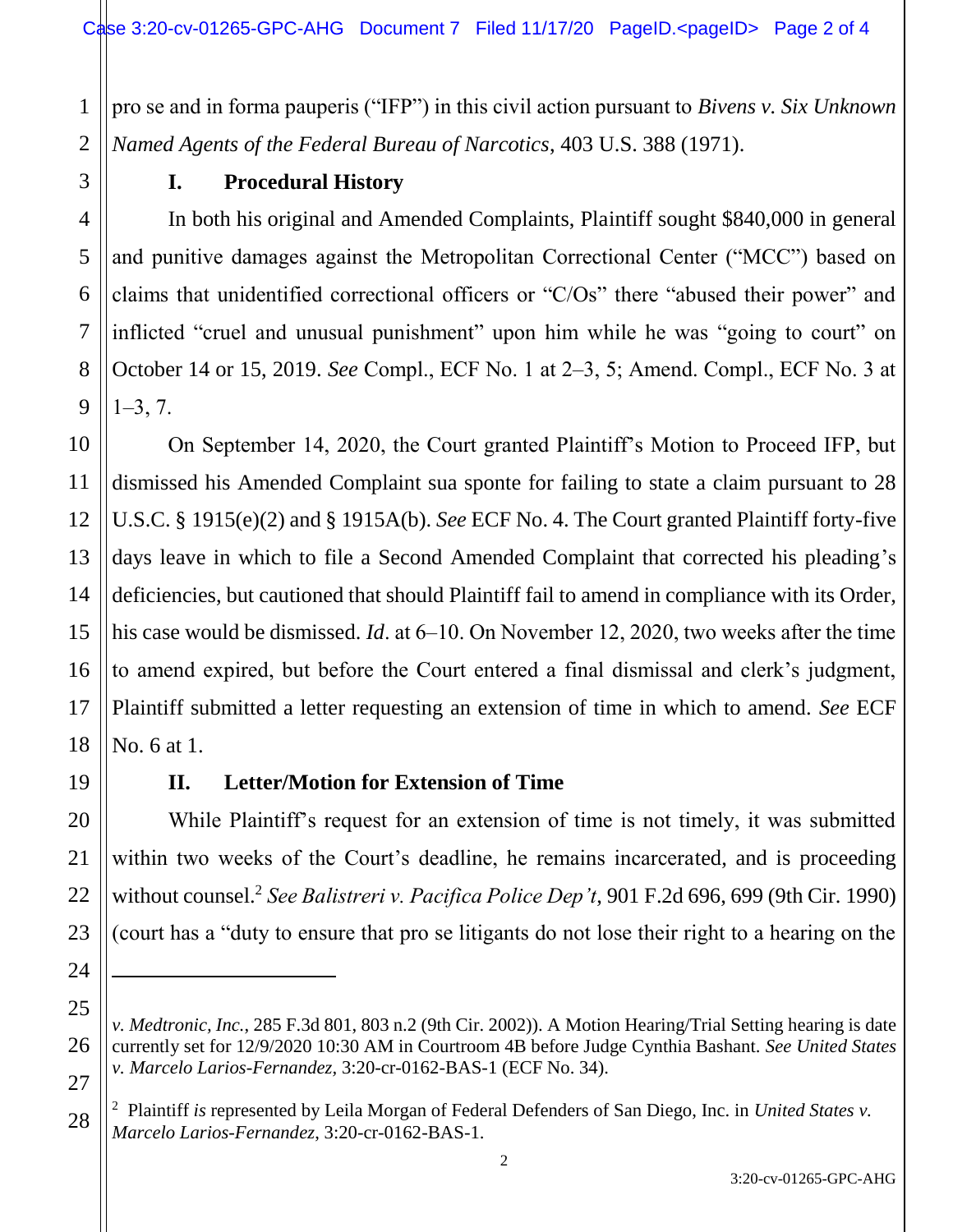merits of their claim due to . . . technical procedural requirements."). "Strict time limits ... ought not to be insisted upon' where restraints resulting from a pro se ... plaintiff's incarceration prevent timely compliance with court deadlines." *Eldridge v. Block*, 832 F.2d 1132, 1136 (9th Cir. 1987) (citing *Tarantino v. Eggers*, 380 F.2d 465, 468 (9th Cir. 1967)).

Pursuant to Rule 6(b)(1)(A) of the Federal Rules of Civil Procedure, the court may grant an extension of time for "good cause" if the moving party requests the extension before the applicable deadline expires. *Id.* Rule 6(b) must be "liberally construed to effectuate the general purpose of seeing that cases are tried on the merits." *Ahanchian v. Xenon Pictures, Inc*., 624 F.3d 1253, 1255 (9th Cir. 2010) (citing Fed. R. Civ. P. 1 "[The Federal Rules] should be construed, administered, and employed . . . to secure the judge, speedy, and inexpensive determination of every action and proceeding."); *accord Turner v. Tierney,* 678 F. App'x 580, 581 (9th Cir. 2017).

Although Plaintiff's does not explain the circumstances preventing his timely compliance with the Court's September 14, 2020 Order, his Amended Complaint was dismissed in part because he failed to name the individual officer or officers who are alleged to have used unreasonable force against him as Defendants. *See* ECF No. 4 at 8 (citing *Daly-Murphy v. Winston*, 837 F.2d 348, 355 (9th Cir. 1987) ("[A] *Bivens* action can be maintained against a defendant in his or her individual capacity only.")). Plaintiff now requests an extension of time to amend so that he can "get the name of the officer that beat [him] up [and] and hit [him] for no reason." *See* ECF No. 6 at 1. Construing this request in the light most favorable to him, and recognizing that a *Bivens* action cannot proceed otherwise, the Court finds good cause to grant Plaintiff the extension he seeks. *See Eldridge*, 832 F.2d at 1136.

## 24 **III. Conclusion and Order**

1

2

3

4

5

6

7

8

9

10

11

12

13

14

15

16

17

18

19

20

21

22

23

25 26 27 28 For the reasons discussed, the Court **GRANTS** Plaintiff's Letter/Motion requesting an extension of time in which to file his Second Amended Complaint (ECF No. 6). Plaintiff must file his Second Amended Complaint with the Clerk of the Court on or before Monday, **December 18, 2020**. His Second Amended Complaint must cure all the deficiencies of